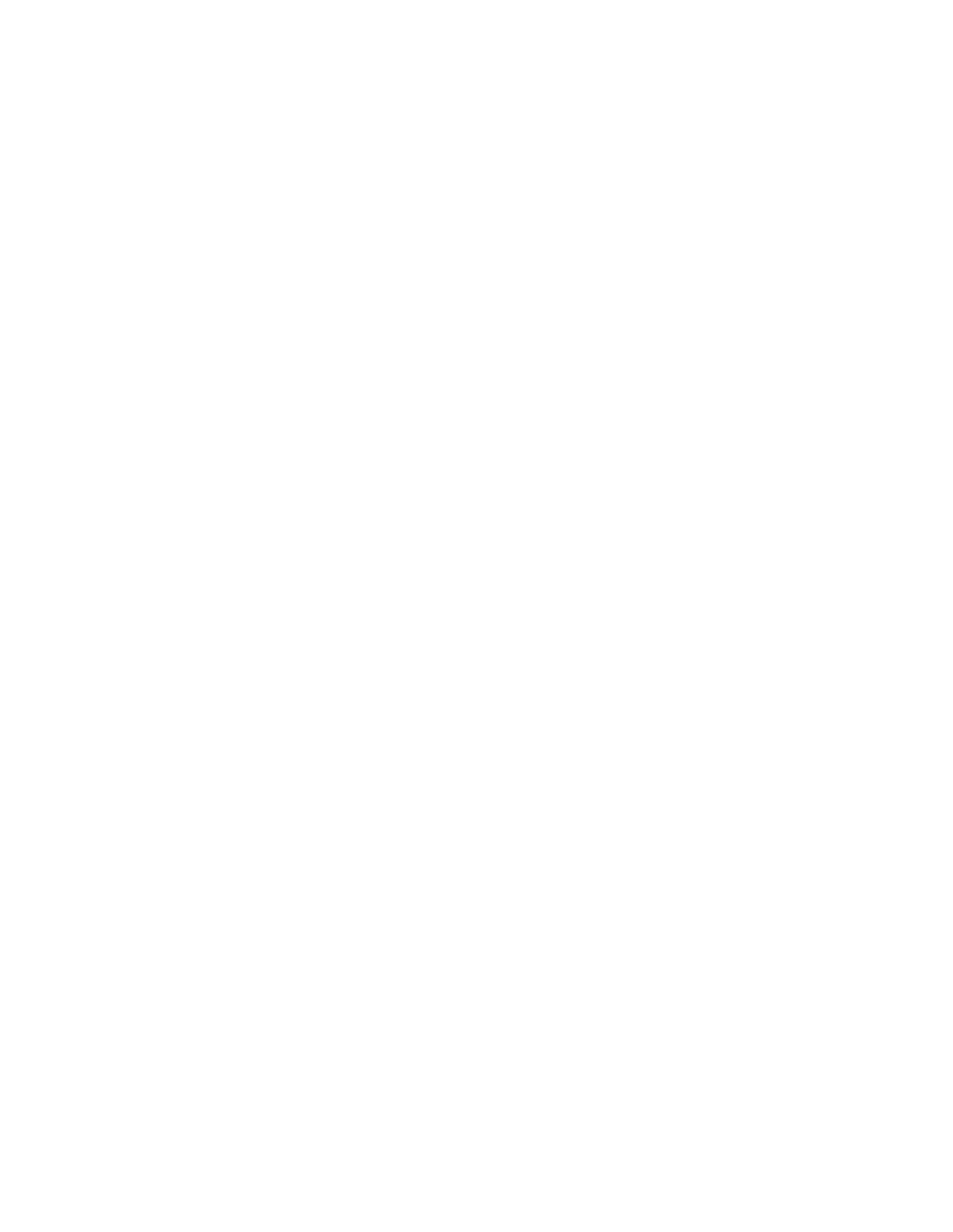$\mathbf{I}$ 

 $!$  "#\$%&'% $()$ \*+&, --, %&, )\$%").%&-/0'#, %, 00)'%)12&\$-)32#, 4%5, %6)

"#\$%!&'  $()$ \*+!), !-..) /  $(0123/74+2!$ 

"#\$!%('\$(&)'\*+&),!-\*./)&\*0!1\$'2+(3!\*.!'#\$!/(\*4)(5!6+\*0\$!+7!-\*./)&\*089)'\*&+!/(+7\$..\*+&),.!"  $2^{\star}$   $\#^8\{N : \langle 4||^2\#\$!/>(1+\frac{1}{2}+1)\frac{1}{2}\#\$|), \pm 0^{\star}\}$   $\pi + 8\pi$ ,  $\{1+\frac{1}{2}80+2\frac{1}{2}\frac{1}{2}\frac{1}{2}\frac{1}{2}\frac{1}{2}\frac{1}{2}\frac{1}{2}\frac{1}{2}\frac{1}{2}\frac{1}{2}\frac{1}{2}\frac{1}{2}\frac{1}{2}\frac{1}{2}\frac{1}{2}\frac{1}{2}\frac{1}{2}\frac{1}{2}\frac{1}{2}\frac{1}{2}\frac{1}{2}\frac{1}{2}\frac$  $(4+8$ ?!-\*./ $8^{089}$ '&+!,+0).!?+6\$ $(84$ \$&'!)@4\*&\*.'()'+(.!)&@!'#+.\$!,+0).!?+6\$ $(84$ \$&'! +77°0\*),.!2+(3\*&?!\*&!0+44>&\*'\*\$.!2\*'#!.\*?&\*7\*0)&'!-\*./)&\*089)'\*&+!/+/>,)'\*+&.A!'+!\*4/(+6\$!  $'$ #\$!4)&)?\$4\$&'!+7!,+0),!?+6\$(&4\$&'A!'+!/(+6\*@\$!>&\*B>\$!(\$.+>(0\$.!'+!-\*./)&\*089)'\*&+!,+0),!  $?+6\$(\&4\$ \&'!\\$C\\$0&gt' \*6\$.!)  $\&@!/>D$  \*0! $4$  )  $&)$  ?\$(.A!)  $\&@!/+1)$   $@()$   $\&0\$ !'  $\#$ \$!?+), .!+7!/(+7\$..\*+&),A!  $$77$0'$ \*6\$A!)&@!\$'#\*0),!?+6\$(&4\$&'!)@4\*&\*.'()'\*+&=!

 $\frac{1}{2}$   $\frac{1}{2}$   $\frac{1}{2}$   $\frac{1}{2}$   $\frac{1}{2}$   $\frac{1}{2}$   $\frac{1}{2}$   $\frac{1}{2}$   $\frac{1}{2}$   $\frac{1}{2}$   $\frac{1}{2}$   $\frac{1}{2}$   $\frac{1}{2}$   $\frac{1}{2}$   $\frac{1}{2}$   $\frac{1}{2}$   $\frac{1}{2}$   $\frac{1}{2}$   $\frac{1}{2}$   $\frac{1}{2}$   $\frac{1}{2}$   $\frac{1}{2}$  +(?)&\*E)'\*+&!+6\$(!'#\$!/).'!5\$)(=!!%|\*.!45!#+/\$!'#)'!5+>!2\*,,!F+\*&!>\_!\*&!)@@(\$..\*&?!\*..>\$\_!\*4/)0'\*&?!'#\$!B>),\*'5!  $+7!$ , 7\$!\*&!+>(!0+44>&\*'\*\$.A!). !2\$,,!). !@\*6\$(.\*75\*&?!'#\$!,+0),!?+6\$(&4\$&'!2+(37+(0\$=!)

 $G$(+&*0)$  !H(\* . \$1 +A!J(\$ . \*@\$&'!

54. \*' 62' 7!8' /9' \*231(!

"#\$!%-1!D+)(@!+7!@\*(\$0'+(.!.\$'!)!?+),!+7!\*&0(\$).\*&?!4\$4D\$(.#\*/!'+!KLL!D5!'#\$!5\$)(!MLML=!!; \$4D\$(.#\*/!\*&! MLNO!\*&0(\$).\$@!MPQ!+6\$(!'#\$!/(\$6\*+>.!5\$)(!)&@!#).!\*&0(\$).\$@!PRQ!.\*&0\$!MLNR=!"#\$!4)f+(\*'5!+7!?(+2'#!2).! \*&!'#\$!,+0),!?+6\$(&4\$&'!4\$4D\$(.#\*/!0)'\$?+(5A2#\*0#!\*&0(\$).\$@!RRQ!D\$'2\$\$&!MLNK!)&@!MLNO=!

 $\mathbf{I}$ 



 $!$ " #\$%&'  $({\&})^*$ +,-\$.)/O1+\$

 $-1$ \*.10++(@\*&)'\*&?!2\*'#!%; <!'+!\*&0(\$).\$!.'>@\$&'!4\$4D\$(.#\*/.!D5!+77\$(\*&?!7(\$\$!4\$4D\$(.#\*/!'+!)&5! .'>@\$&'!\*&!)&!% ; <!S&\*6\$(.\*'5!: #)/'\$(!'+!/(+6\*@\$!(\$.+>(0\$.!)&@!4\$&'+(\*&?!'+!)''()0'!4+(\$!5+>&?!  $/(+7\$ ..\*+&)..!\*&'+!'#\$!,+0).!?+6\$(&4\$&'!/(+7\$..\*+&A!2\*'#!)&!\$4/#).\*.!+&!)''()0'\*&?!4+(\$!/\$+/,\$!+7!0+,+(=!

#### :  $\frac{1}{2}$   $\frac{\sqrt{60}}{14}$  < 14 < 15 = > 1?36 (+' \*21

%-1!#).!#)@!)&!\*&7+(4),!(\$,)'\*+&.#\*/!2\*'#!<>.'\*&!)&@!J#+\$&\*CA!D+'#!#)6\*&?!7+(4\$@!,+0),!0#)/'\$(.=!!"#\$! 4\$4D\$(.#\*/!0+44\*''\$\$!\*.!2+(3\*&?!2\*'#!D+'#!+(?)&\*E)'\*+&.!'+!7+(4),\*E\$!'#\$!(\$,)'\*+&.#\*/.!D\$'2\$\$&!'#\$!,+0),!  $0$ #)/'\$(.!)&@!%-1=!!'#\$!)?(\$\$4\$&'!D\$\*&?!@\$6\$,+/\$@!2\*,,!D\$!>.\$@!'+!@\$6\$,+/!.\*4\*,)(!0#)/'\$(!(\$,)'\*+&.#\*/.!  $'#(+>?#>>$ !'#\$!S=T=!"#\$!/(+?()4!2\*,.!D\$!0+4/,\$'\$@!D5!'#\$!\$&@!+7!'#\$!5\$)(=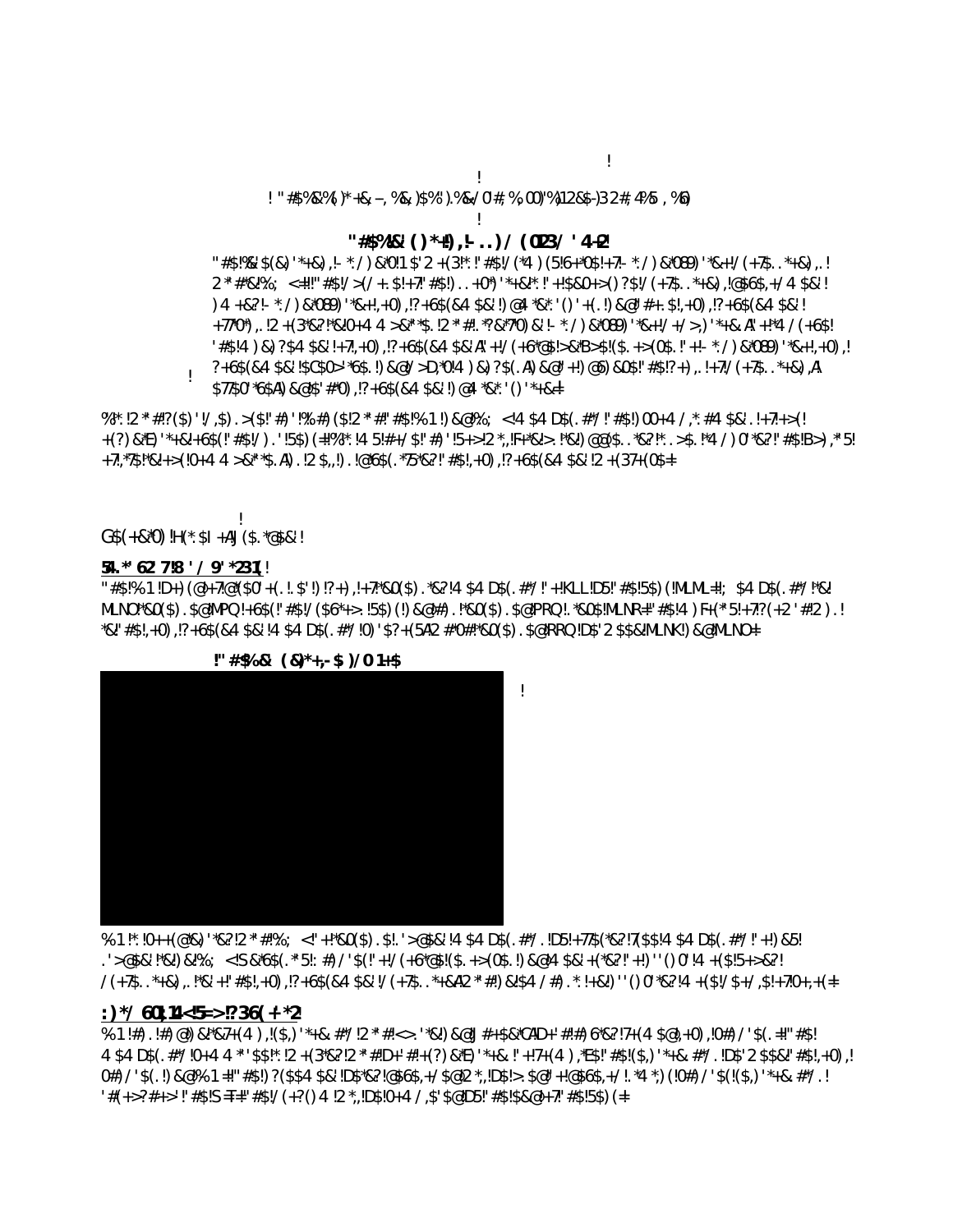## **Benefits of IHN Membership**

| <b>Individual Membership</b>     | <b>Local Government Membership</b> | <b>Chapter Membership</b>                 |
|----------------------------------|------------------------------------|-------------------------------------------|
| Networking/sharing ideas         | Networking/sharing ideas           | Networking/sharing ideas                  |
| Host/co-sponsor regional events  | Host/co-sponsor regional events    | Host/co-sponsor regional events           |
| Reduced rates at regional events | Reduced rates at regional events   | Reduced rates at regional events and      |
| and biannual conference          | and biannual conference            | biannual conference                       |
|                                  | Event planning assistance          | Event planning assistance                 |
| Access to online training        | Access to online training          | Access to online training                 |
| Madrinas/Padrinos Coaching       | Madrinas/Padrinos Coaching         | Madrinas/Padrinos Coaching                |
| Access to civic engagement best  | Access to civic engagement best    | Access to civic engagement best           |
| practices                        | practices                          | practices                                 |
| Routine communications/          | Routine communications/            | Routine communications/                   |
| announcements                    | announcements                      | announcements                             |
| Links to other professional      | Links to other professional        | Links to other professional associations' |
| associations' events             | associations' events               | events                                    |
| Access to IHN database           | Access to IHN database             | Access to IHN database                    |
| Access to student chapters (thru | Access to student chapters (thru   | Access to student chapters (thru ICMA)    |
| ICMA)                            | ICMA)                              |                                           |
|                                  | 7 or 15 designated members from    | Unlimited designated chapter members      |
|                                  | local governments                  | (must sign up) also members of IHN        |
|                                  |                                    | through chapter membership                |
|                                  | Unlimited job postings             | Unlimited job postings (required local    |
|                                  |                                    | government base membership fee            |
|                                  | Dedicated City & IHN board or      | Dedicated City & IHN board or             |
|                                  | membership committee partners      | membership committee partners             |
|                                  |                                    | Use of IHN tax exempt status              |
|                                  |                                    | Fiscal support (optional)                 |
|                                  |                                    | Host chapter website (optional) and/or    |
|                                  |                                    | access to chapter site                    |
|                                  |                                    | <b>Fundraising support</b>                |
|                                  |                                    | Chapter recognition in brochures          |
|                                  |                                    | Use of logo (or variation) TBD            |
|                                  |                                    | Semi-annual chapter meetings              |
|                                  |                                    |                                           |
|                                  |                                    |                                           |
|                                  |                                    |                                           |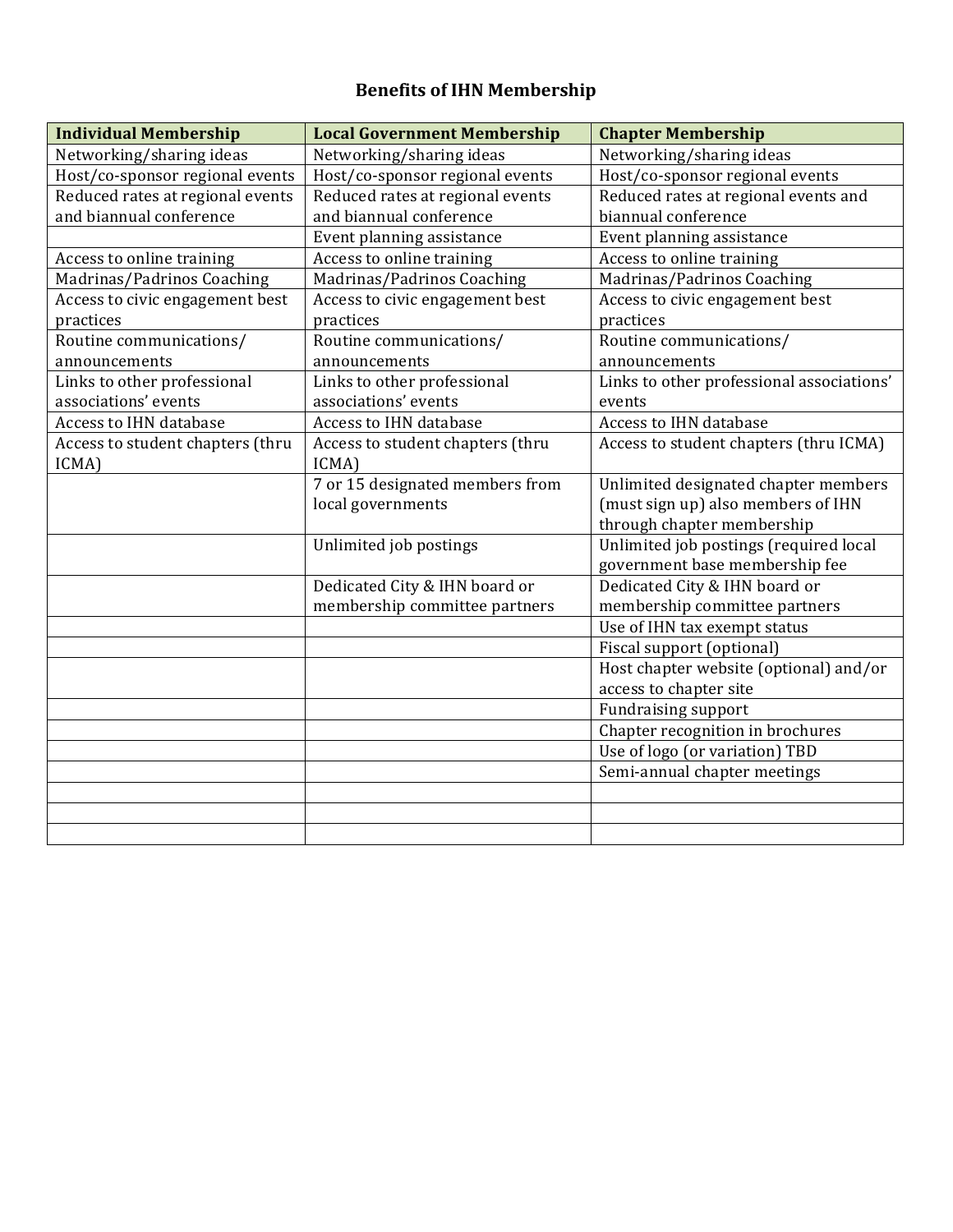#### **IHN CALL FOR VOLUNTEERS TO SERVE ON COMMITTEES**

IHN is seeking volunteers to serve on committees that focus on activities that further the IHN mission. Any IHN member may serve on a committee. Committees provide networking opportunities, skill development that enhances experience and opportunity to serve on the IHN board of directors, and the opportunity to work in other ICMA affiliates including NFBPA, Women Leading Government, etc.

**Program Committee | Chair – Maria Hurtado:** The Vice President for Programs chairs the committee. The committee provides for professional development, including support in the development of regional/national events and workshops; provides support to the Communications Committee to provide access to resources on the IHN website; currently working on enhancements to the IHN Madrinas/Padrinos coaching program; develops conference sessions for presentation at the ICMA, National Forum for Black Public Administrators (NFBPA) and other national conferences; currently developing professional development webinars with NFBPA; and plans the annual dinner at the ICMA conference.

**Membership Committee | Chair – Ray Gonzales:** The Vice President for Membership chairs the committee. The committee develops an annual strategy for individual and institutional membership recruitment and renewals; currently developing a process for creating formal IHN chapters; creating a strategy to expand the number of IHN chapters in all regions; and recommends annual dues structure to the IHN Board of Directors.

**Communications Committee | Chair – Angelita Palma:** The committee promotes the organization through various outreach efforts, including social media, internet and printed publications; assists with the development of promotional brochures and other media to market IHN; prepares routine communications to the membership; monitors and updates website with current information; works with other committees to develop enhancements to the website; and coordinates articles for ICMA newsletter and PM Magazine and other national publications.

**Fund Development Committee | Chair – Magda Gonzalez:** The Immediate Past President chairs the committee. The committee assists with formulating and implementing organizational income strategies to support regional events; national conferences and events, including the annual dinner at the ICMA conference; scholarships/stipends to assist young professionals attend regional and national events; and IHN operations. The committee assists in identifying potential sponsors, with staff providing specific follow-up.

**University Partnerships | Chair – Magda Gonzlaez:** The President appoints the chair of the committee. The committee is comprised of practitioners and academics. The committee is developing strategies to increase the number of practitioners in the classroom and to increase the number of people of color in the local government profession. In 2017, the committee is preparing a panel discussion to be presented at the NASPAA conference October 10-13 and the ICMA conference October 22-25. Future presentations will include ASPA and NFBPA. The committee is also working with NFBPA to identify mutual issues for research in partnership with universities; identifying IHN members to serve as liaisons to ICMA university chapters; and developing strategies to link students to the IHN Madrinas/Padrinos coaching program.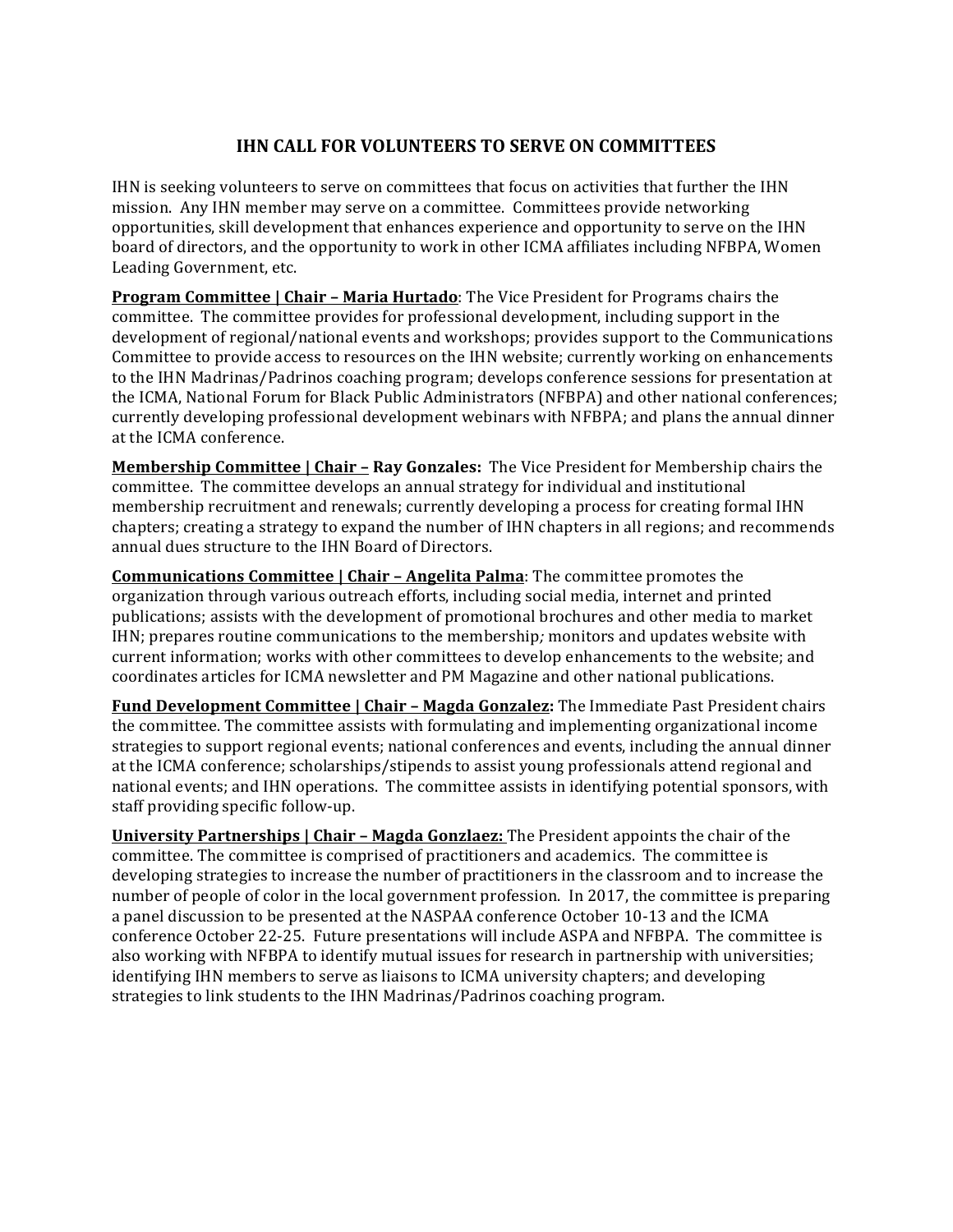





**The Padrinos/Madrinas Coaching Program**



**Advancing Hispanic Leadership in Local Governance**



*"IHN's coaching program offers a wonderful and unique opportunity to expand your network and learn from experienced professionals. Our coaches are distinctively positioned to provide guidance and assistance as you move through your career path. They offer great words of advice, encouragement, and new ideas; not to mention they are ºawesome individuals!"*

*Magda Gonzalez City Manager – Half Moon Bay IHN Board Member*

#### **International Hispanic Network**

**2107 North First Street Suite 470 San Jose, CA 95131 Office: (408) 392.0232 Fax: (408) 453.6191 www.ihnonline.org**